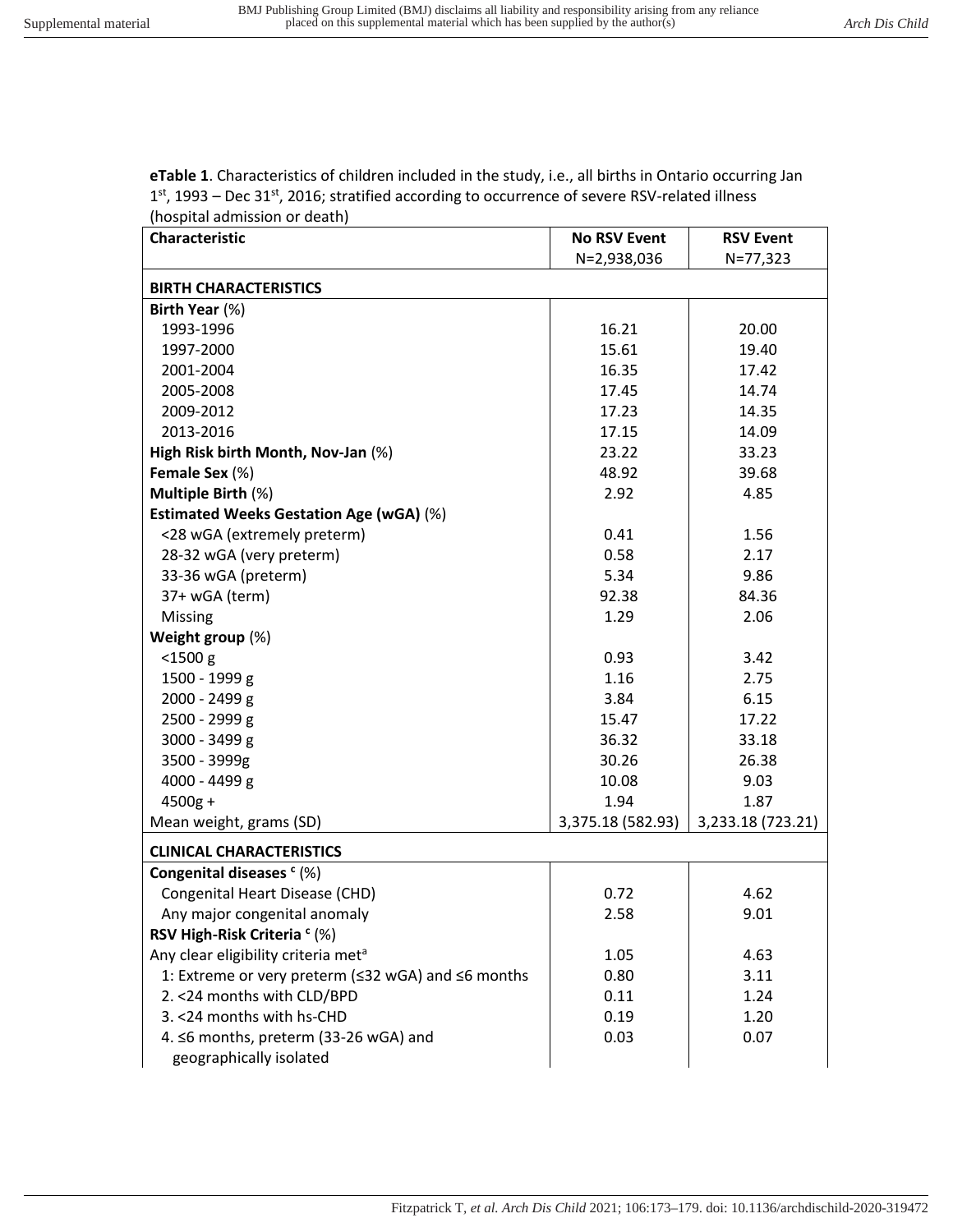$\overline{1}$ 

 $\mathbf{r}$ 

| Other, possibly eligible criteria $c$ (%)             |              |              |
|-------------------------------------------------------|--------------|--------------|
| 1: Other CHD                                          | 0.53         | 3.42         |
| 2. Other serious congenital airway anomalies          | 0.06         | 0.60         |
| 3. Trisomy 21                                         | 0.01         | 0.17         |
| 4. ≤6 months and preterm (33-26 wGA)                  | 4.30         | 8.57         |
| SOCIO-DEMOGRAPHIC CHARACTERISTICS b                   |              |              |
| Mother's immigration status (%)                       |              |              |
| Canadian-born/ long-term resident                     | 77.66        | 83.50        |
| Non-refugee immigrant, long-term resident (5+ years)  | 11.81        | 9.43         |
| Non-refugee immigrant, short-term resident (<5 years) | 10.39        | 6.96         |
| Refugee                                               | 0.13         | 0.11         |
| Maternal Age (%)                                      |              |              |
| <18 years                                             | 2.26         | 4.20         |
| 19-24                                                 | 14.93        | 20.78        |
| 25-29                                                 | 29.07        | 29.25        |
| 30-34                                                 | 34.18        | 30.18        |
| 35-39                                                 | 16.36        | 13.26        |
| $40+$                                                 | 3.21         | 2.32         |
| Mean maternal age (SD)                                | 29.79 (5.45) | 28.61 (5.73) |
| <b>Neighborhood Income Quintile (%)</b>               |              |              |
| 1 (lowest 20% of neighborhood income)                 | 22.08        | 26.00        |
| $\overline{2}$                                        | 20.04        | 20.58        |
| 3                                                     | 20.05        | 19.45        |
| 4                                                     | 20.50        | 18.62        |
| 5 (highest 20% of neighborhood income)                | 16.47        | 14.15        |
| <b>Missing</b>                                        | 0.87         | 1.19         |
| Rurality of residence (%)                             |              |              |
| Urban                                                 | 88.86        | 87.00        |
| Rural                                                 | 10.73        | 12.64        |
| Missing                                               | 0.41         | 0.35         |
| Geographically isolated residence (%)                 | 0.81         | 0.94         |

*Note: Statistically significant difference between children with and without severe RSV-related illness was noted across all included characteristics; p<0.0001 for all characteristics, except geographic isolation (p=0.0001). <sup>a</sup>Except for criteria #1 and #4, criteria are not mutually exclusive. <sup>b</sup>Determined at the time of birth. <sup>c</sup> Clinical conditions diagnosed before second birthday.* 

*wGA: weeks gestational age; BPD: Bronchopulmonary Dysplasia; CLD: Chronic lung Disease; hs-CHD: hemodynamically significant congenital heart disease; SD: standard deviation*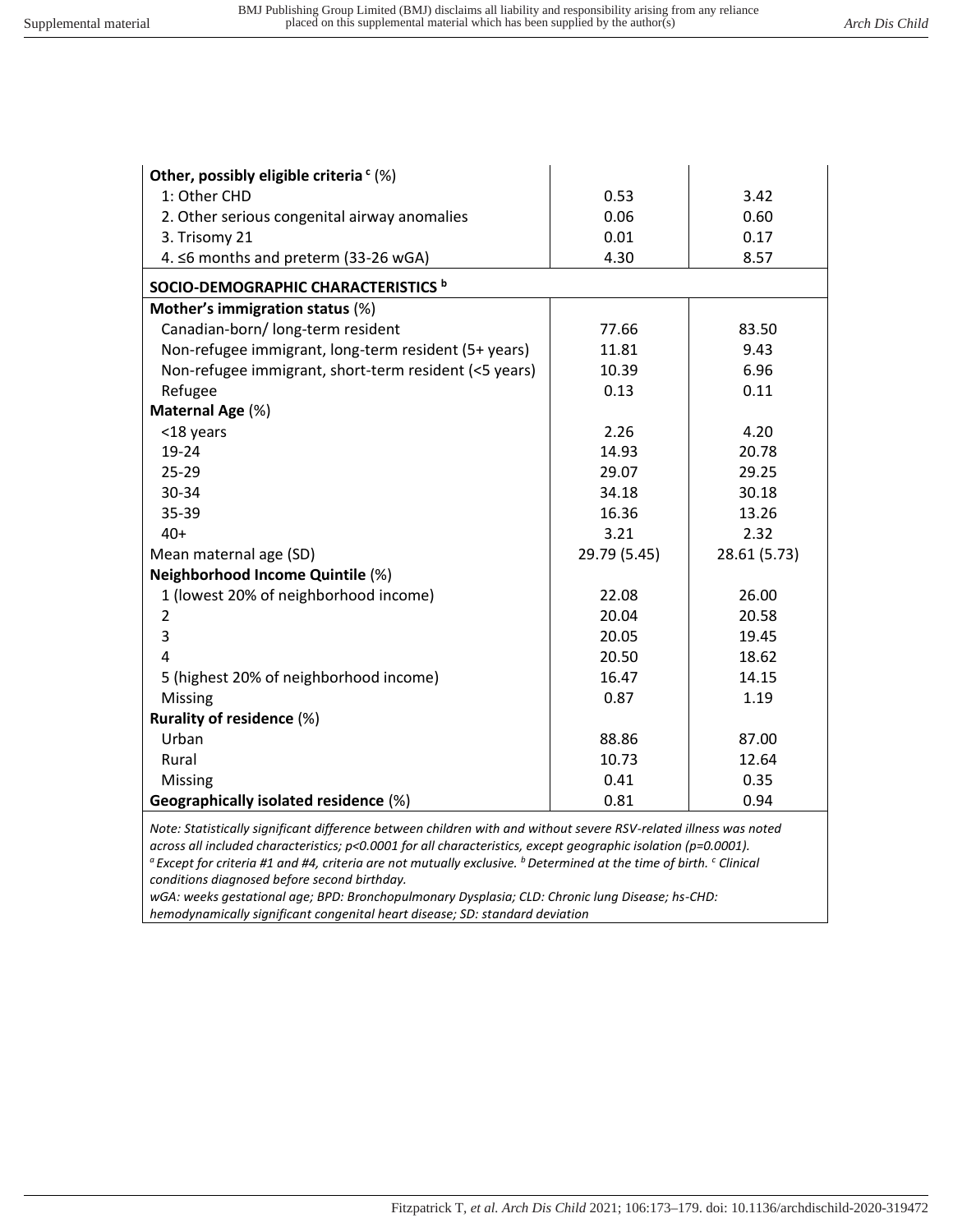**eTable 2.** Age-specific trend and level changes\* following the introduction of two palivizumab funding programs in Ontario, Canada (as shown in Figure 2, eFigure 1, and eFigure 2)

| <b>Model Parameter</b>                                                   | <b>Estimate</b> | 95% CI             | p-value |
|--------------------------------------------------------------------------|-----------------|--------------------|---------|
| Severe RSV event occurring before 6 months of age                        |                 |                    |         |
| Baseline reference values (among ineligible infants)                     |                 |                    |         |
| Intercept                                                                | $-3.43$         | $(-3.48, -3.39)$   | < .0001 |
| Pre-SAP time trend                                                       | 1.00%           | $(-0.43, 2.44)$    | 0.1710  |
| SAP Level Change                                                         | $-7.93%$        | $(-14.65, -1.21)$  | 0.0207  |
| SAP Trend Change                                                         | $-0.68%$        | $(-3.22, 1.86)$    | 0.6010  |
| HRP Level Change                                                         | $-17.21%$       | $(-22.07, -12.34)$ | < .0001 |
| <b>HRP Trend Change</b>                                                  | $-2.09%$        | $(-4.21, 0.03)$    | 0.0536  |
| Changes among possibly eligible infants, compared to ineligible infants  |                 |                    |         |
| Pre-SAP level                                                            | 1.04            | (0.90, 1.18)       | < .0001 |
| Pre-SAP time trend                                                       | 0.01%           | $(-4.13, 4.15)$    | 0.9963  |
| SAP Level Change                                                         | 9.56%           | $(-9.24, 28.37)$   | 0.3188  |
| SAP Trend Change                                                         | $-5.78%$        | $(-12.93, 1.38)$   | 0.1134  |
| <b>HRP Level Change</b>                                                  | 23.48%          | (9.84, 37.12)      | 0.0007  |
| <b>HRP Trend Change</b>                                                  | 4.62%           | $(-1.30, 10.54)$   | 0.1261  |
| Changes among eligible infants, compared to ineligible infants           |                 |                    |         |
| Pre-SAP level                                                            | 1.97            | (1.79, 2.15)       | < .0001 |
| Pre-SAP time trend                                                       | $-7.03%$        | $(-12.61, -1.44)$  | 0.0137  |
| SAP Level Change                                                         | $-10.41%$       | (-39.42, 18.59)    | 0.4816  |
| SAP Trend Change                                                         | 3.09%           | (-7.90, 14.09)     | 0.5816  |
| <b>HRP Level Change</b>                                                  | 10.55%          | $(-13.17, 34.28)$  | 0.3833  |
| <b>HRP Trend Change</b>                                                  | 3.47%           | $(-6.18, 13.13)$   | 0.4808  |
| Severe RSV event occurring 6-11 months of age                            |                 |                    |         |
| Baseline reference values (among ineligible children)                    |                 |                    |         |
| Intercept                                                                | $-3.95$         | $(-4.06, -3.85)$   | < .0001 |
| Pre-SAP time trend                                                       | $-5.26%$        | $(-8.11, -2.40)$   | 0.0003  |
| SAP Level Change                                                         | 13.55%          | (3.80, 23.29)      | 0.0064  |
| SAP Trend Change                                                         | 0.01%           | $(-4.13, 4.16)$    | 0.9952  |
| <b>HRP Level Change</b>                                                  | $-25.42%$       | $(-32.82, -18.01)$ | < .0001 |
| <b>HRP Trend Change</b>                                                  | 2.75%           | $(-0.31, 5.81)$    | 0.0779  |
| Changes among possibly eligible infants, compared to ineligible children |                 |                    |         |
| Pre-SAP level                                                            | 0.99            | (0.61, 1.36)       | < .0001 |
| Pre-SAP time trend                                                       | 8.68%           | $(-1.47, 18.84)$   | 0.0938  |
| SAP Level Change                                                         | $-21.10%$       | (-55.68, 13.49)    | 0.2318  |
| SAP Trend Change                                                         | $-10.05%$       | $(-24.77, 4.67)$   | 0.1807  |
| <b>HRP Level Change</b>                                                  | 24.76%          | $(-0.56, 50.08)$   | 0.0552  |
| <b>HRP Trend Change</b>                                                  | 1.45%           | $(-9.37, 12.27)$   | 0.7928  |
| Changes among eligible infants, compared to ineligible children          |                 |                    |         |
| Pre-SAP level                                                            | 1.86            | (1.45, 2.28)       | < .0001 |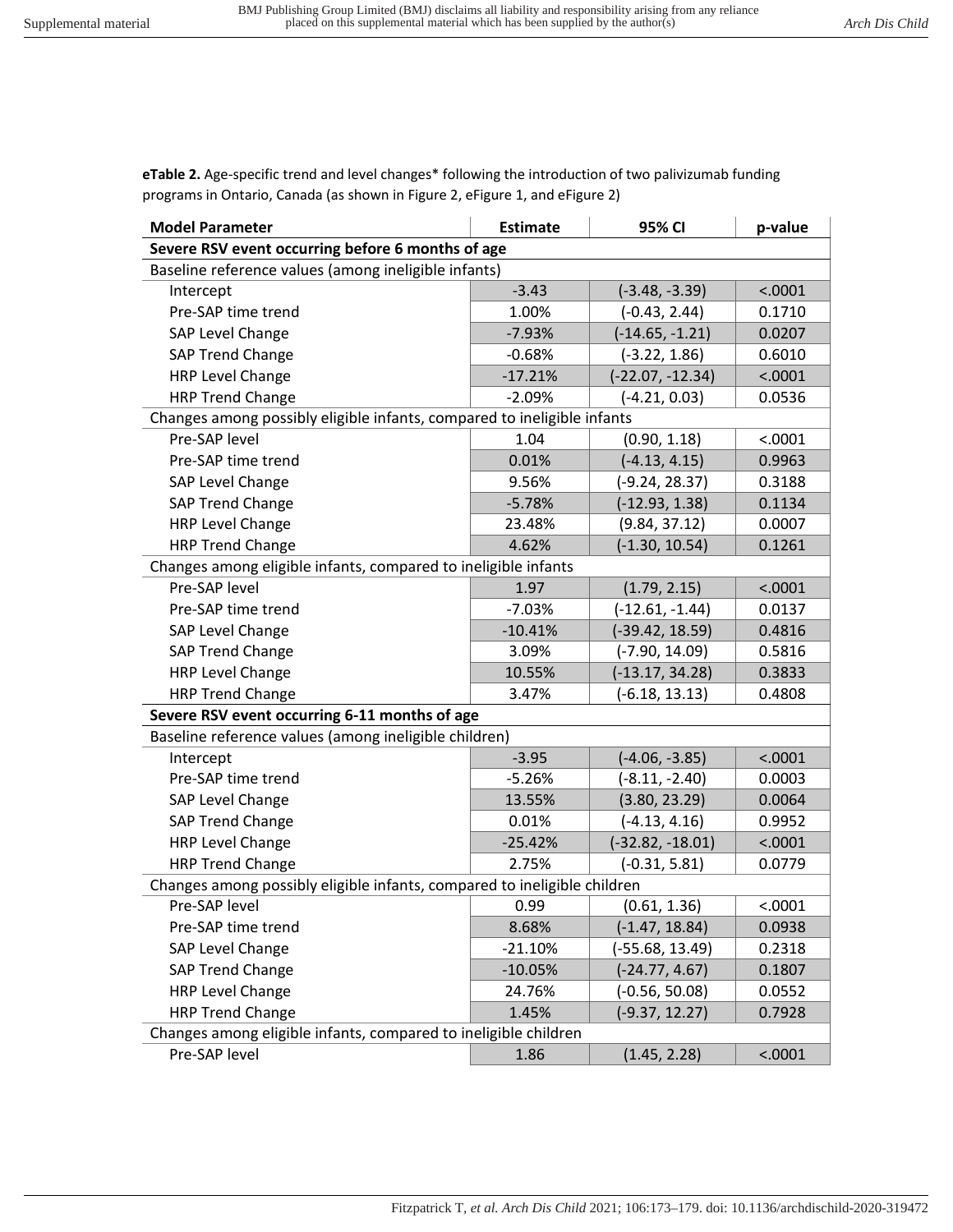| Pre-SAP time trend                                                       | 8.40%     | $(-2.84, 19.64)$   | 0.1429  |
|--------------------------------------------------------------------------|-----------|--------------------|---------|
| SAP Level Change                                                         | $-23.10%$ | $(-64.77, 18.57)$  | 0.2772  |
| SAP Trend Change                                                         | $-15.22%$ | $(-33.02, 2.58)$   | 0.0937  |
| <b>HRP Level Change</b>                                                  | 39.91%    | (5.69, 74.12)      | 0.0223  |
| <b>HRP Trend Change</b>                                                  | 6.46%     | $(-7.58, 20.50)$   | 0.3673  |
| Severe RSV event occurring 12-23 months of age                           |           |                    |         |
| Baseline reference values (among ineligible children)                    |           |                    |         |
| Intercept                                                                | $-4.89$   | $(-5.02, -4.75)$   | < .0001 |
| Pre-SAP time trend                                                       | $-12.34%$ | $(-16.10, -8.58)$  | < .0001 |
| SAP Level Change                                                         | 33.71%    | (21.74, 45.67)     | < .0001 |
| <b>SAP Trend Change</b>                                                  | 8.77%     | (3.60, 13.95)      | 0.0009  |
| <b>HRP Level Change</b>                                                  | $-12.96%$ | $(-21.15, -4.77)$  | 0.0019  |
| <b>HRP Trend Change</b>                                                  | 4.31%     | (0.72, 7.89)       | 0.0186  |
| Changes among possibly eligible infants, compared to ineligible children |           |                    |         |
| Pre-SAP level                                                            | 1.2945    | (0.39, 2.20)       | 0.0052  |
| Pre-SAP time trend                                                       | 8.31%     | $(-16.02, 32.65)$  | 0.5032  |
| SAP Level Change                                                         | $-57.57%$ | $(-134.30, 19.16)$ | 0.1414  |
| <b>SAP Trend Change</b>                                                  | 9.81%     | $(-22.78, 42.41)$  | 0.5551  |
| HRP Level Change                                                         | 4.74%     | $(-39.25, 48.73)$  | 0.8327  |
| <b>HRP Trend Change</b>                                                  | $-18.72%$ | $(-40.55, 3.10)$   | 0.0927  |
| Changes among eligible infants, compared to ineligible children          |           |                    |         |
| Pre-SAP level                                                            | 2.0716    | (1.32, 2.82)       | < .0001 |
| Pre-SAP time trend                                                       | 7.45%     | $(-12.77, 27.66)$  | 0.4703  |
| SAP Level Change                                                         | $-45.96%$ | $(-116.39, 24.47)$ | 0.2009  |
| <b>SAP Trend Change</b>                                                  | $-10.30%$ | $(-40.75, 20.14)$  | 0.5071  |
| <b>HRP Level Change</b>                                                  | 27.09%    | $(-25.04, 79.23)$  | 0.3084  |
| <b>HRP Trend Change</b>                                                  | 3.20%     | $(-19.76, 26.16)$  | 0.7846  |

*\* Referent group: Ineligible infants.* 

*SAP: National Special Access Program (Introduced 1998); HRP: Provincial High-Risk Program (Introduced 2002)*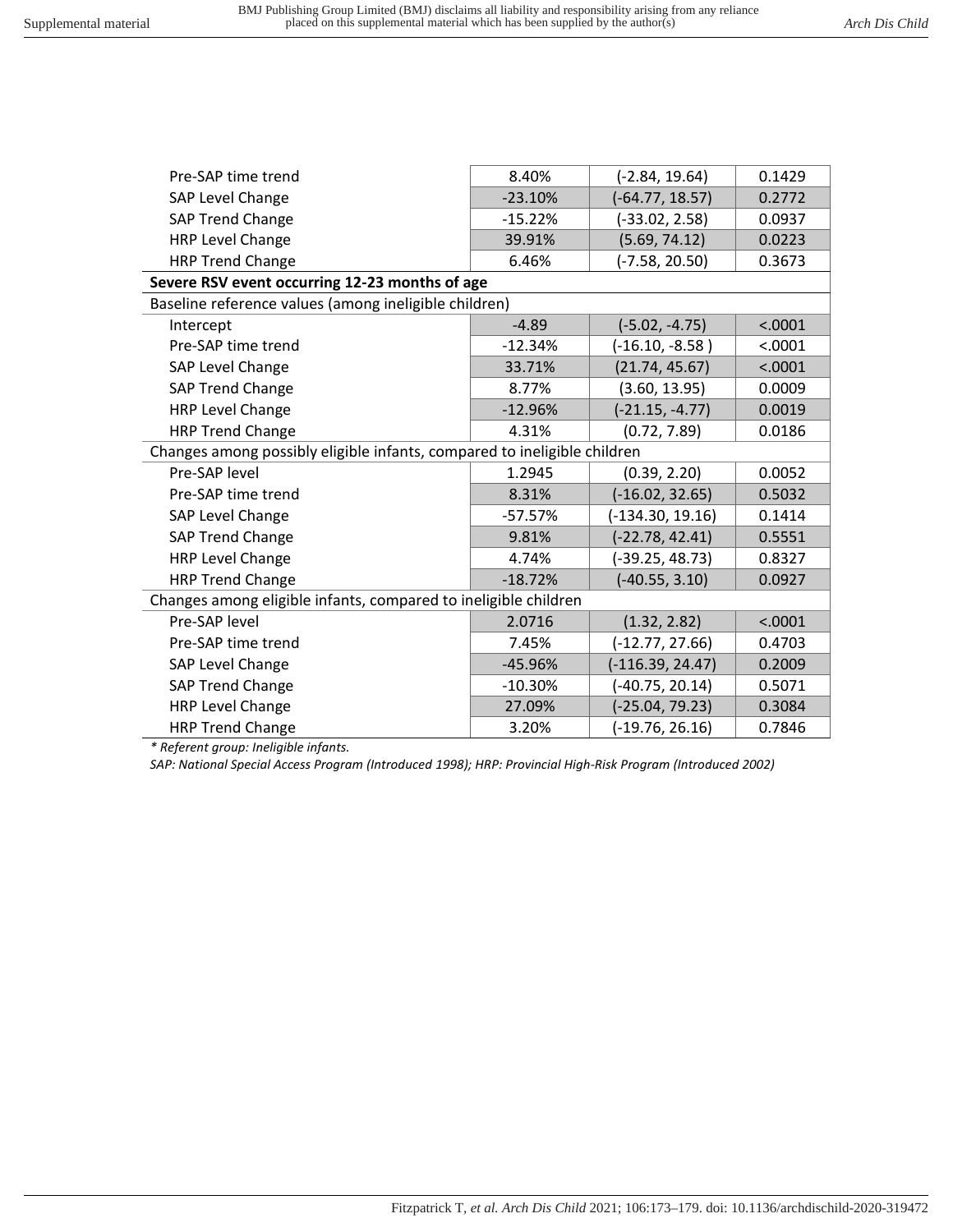**eTable 3.** Age-specific trend changes <sup>a</sup> among high- versus low-income infants following the introduction of two palivizumab funding programs in Ontario, Canada (N= 2,384,776); stratified by palivizumab eligibility group (as shown in Figure 3, eFigure 3, and eFigure 4)

| <b>Model Parameter</b>                            | <b>Beta estimate</b> | 95% CI            | p-value |
|---------------------------------------------------|----------------------|-------------------|---------|
| Severe RSV event occurring before 6 months of age |                      |                   |         |
| Eligible                                          |                      |                   |         |
| Baseline trend, high-income                       | $-0.03%$             | $(-0.04, -0.02)$  | < .0001 |
| Low- vs high-income level difference              | 36.71%               | (17.25, 56.17)    | 0.0002  |
| Low- vs high-income trend difference              | $-1.78%$             | $(-3.50, -0.06)$  | 0.0423  |
| Possibly Eligible                                 |                      |                   |         |
| Baseline trend, high-income                       | $-2.77%$             | $(-3.52, -2.02)$  | < .0001 |
| Low- vs high-income level difference              | 21.61%               | (9.24, 33.98)     | 0.0006  |
| Low- vs high-income trend difference              | 0.16%                | $(-0.80, 1.11)$   | 0.7500  |
| Ineligible                                        |                      |                   |         |
| Baseline trend, high-income                       | $-2.19%$             | $(-2.46, -1.92)$  | < .0001 |
| Low- vs high-income level difference              | 24.70%               | (20.11, 29.30)    | < .0001 |
| Low- vs high-income trend difference              | $-0.60%$             | $(-0.95, -0.24)$  | 0.0009  |
| Severe RSV event occurring 6-11 months of age*    |                      |                   |         |
| Eligible                                          |                      |                   |         |
| Baseline trend, high-income                       | $-4.24%$             | $(-6.31, -2.17)$  | < .0001 |
| Low- vs high-income level difference              | 18.77%               | $(-11.82, 49.37)$ | 0.2292  |
| Low- vs high-income trend difference              | 0.60%                | $(-1.99, 3.19)$   | 0.6476  |
| Possibly Eligible                                 |                      |                   |         |
| Baseline trend, high-income                       | $-3.48%$             | $(-4.93, -2.03)$  | < .0001 |
| Low- vs high-income level difference              | 15.60%               | $(-9.05, 40.26)$  | 0.2148  |
| Low- vs high-income trend difference              | $-0.47%$             | $(-2.36, 1.42)$   | 0.6260  |
| Ineligible                                        |                      |                   |         |
| Baseline trend, high-income                       | $-4.35%$             | $(-4.81, -3.89)$  | < .0001 |
| Low- vs high-income level difference              | 25.34%               | (17.89, 32.78)    | < .0001 |
| Low- vs high-income trend difference              | $-0.18%$             | $(-0.41, 0.77)$   | 0.5530  |
| Severe RSV event occurring 12-23 months of age*   |                      |                   |         |
| Eligible                                          |                      |                   |         |
| Baseline trend, high-income                       | 0.86                 | $(-1.93, 3.65)$   | 0.5445  |
| Low- vs high-income level difference              | 44.62                | $(-6.62, 95.86)$  | 0.0879  |
| Low- vs high-income trend difference              | $-1.52$              | $(-5.07, 2.02)$   | 0.3393  |
| Possibly Eligible                                 |                      |                   |         |
| Baseline trend, high-income                       | $-0.61$              | $(-2.88, 1.66)$   | 0.5992  |
| Low- vs high-income level difference              | $-53.78$             | $(-102.64, 4.91)$ | 0.0310  |
| Low- vs high-income trend difference              | 2.61                 | $(-0.55, 5.78)$   | 0.1052  |
| Ineligible                                        |                      |                   |         |
| Baseline trend, high-income                       | $-0.05$              | $(-0.49, 0.39)$   | 0.8367  |
| Low- vs high-income level difference              | 21.52                | (12.96, 30.08)    | < .0001 |
| Low- vs high-income trend difference              | $-0.48$              | $(-1.06, 0.10)$   | 0.1049  |

*a Referent group: High-income infants, based on neighborhood income quintiles 5 and 4.* 

*\* Numerous cell sizes <5.* 

*SAP: National Special Access Program (introduced 1998); HRP: Provincial High-Risk Program (introduced 2002)*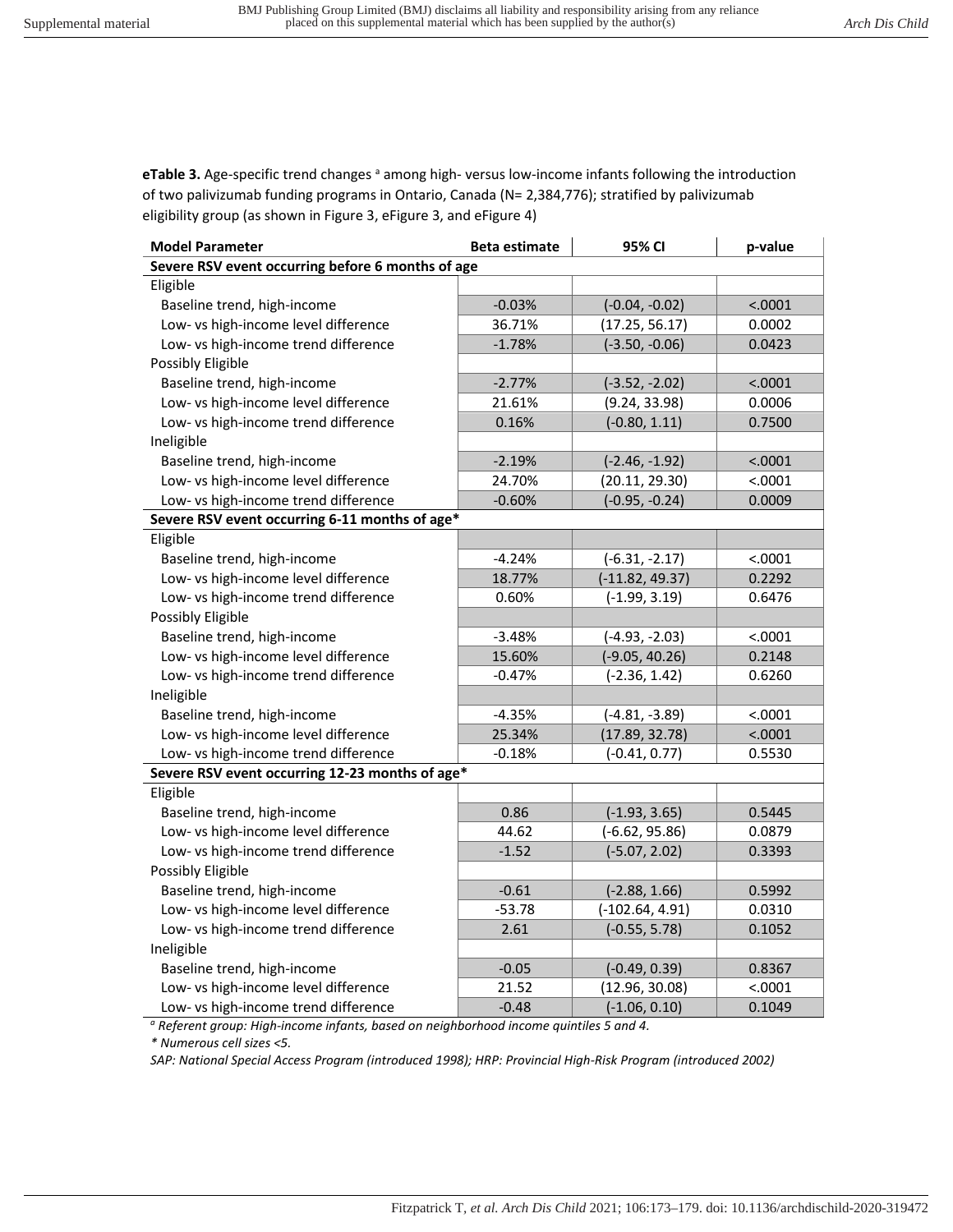## **eTable 4**. Frequency of eligibility criteria among study cohort

| <b>Criteria</b>                                                          | N (%) High Risk | N (%) Reported by         |
|--------------------------------------------------------------------------|-----------------|---------------------------|
|                                                                          | in this Study   | <b>CARESS<sup>a</sup></b> |
| Clearly Eligible                                                         | $N = 34,301$    | $N = 1,224$               |
| <b>Criteria #1:</b> Born <32 wGA and aged $\leq$ 6 mos during RSV season | 25,952 (75.7)   | 914 (74.7)                |
| <b>Criteria #2: &lt;24 months of age with BPD/CLD</b>                    | 4,311 (12.6)    | 119 (9.7)                 |
| Criteria #3: <24 months of age with hs-CHD                               | 6,596 (19.2)    | 119 (9.7)                 |
| Criteria #4: 33-35 wGA, aged ≤6 mos during RSV season and living in a    | 850 (2.5)       | 72 (5.9)                  |
| geographically isolated area (CARESS: other factors)                     |                 |                           |
| Number of criteria met                                                   |                 |                           |
| Exactly 1                                                                | 30,979 (90.3)   | <b>NR</b>                 |
| Exactly 2                                                                | 3,236(0.1)      | <b>NR</b>                 |
| Exactly 3                                                                | 86(0.0)         | NR.                       |
| Possibly Eligible                                                        | $N = 143,913$   |                           |
| Criteria #1: Other CHD                                                   | 13,453 (9.4)    |                           |
| Criteria #2: Other congenital airway anomalies                           | 1,980(1.4)      |                           |
| Criteria #3: Trisomy 21                                                  | 1,044(0.7)      |                           |
| Criteria #4: $\leq$ 6 mos during RSV season and born 33-36 wGA           | 13,1043 (91.1)  |                           |
| Number of criteria met                                                   |                 |                           |
| Exactly 1                                                                | 14,0432 (97.6)  |                           |
| Exactly 2                                                                | 3,355(2.3)      |                           |
| Exactly 3<br>$\cdot$ $\cdot$                                             | 126(0.1)        |                           |

*a Primary reason palivizumab was received according to the Canadian Registry of Synagis (CARESS) for the 2006/7 RSV Season [39].* 

*BPD: Bronchopulmonary disease; CLD: Congenital lung disease; hs-CHD: hemodynamically significant congenital heart disease; NR: Not reported; wGA: weeks gestational age*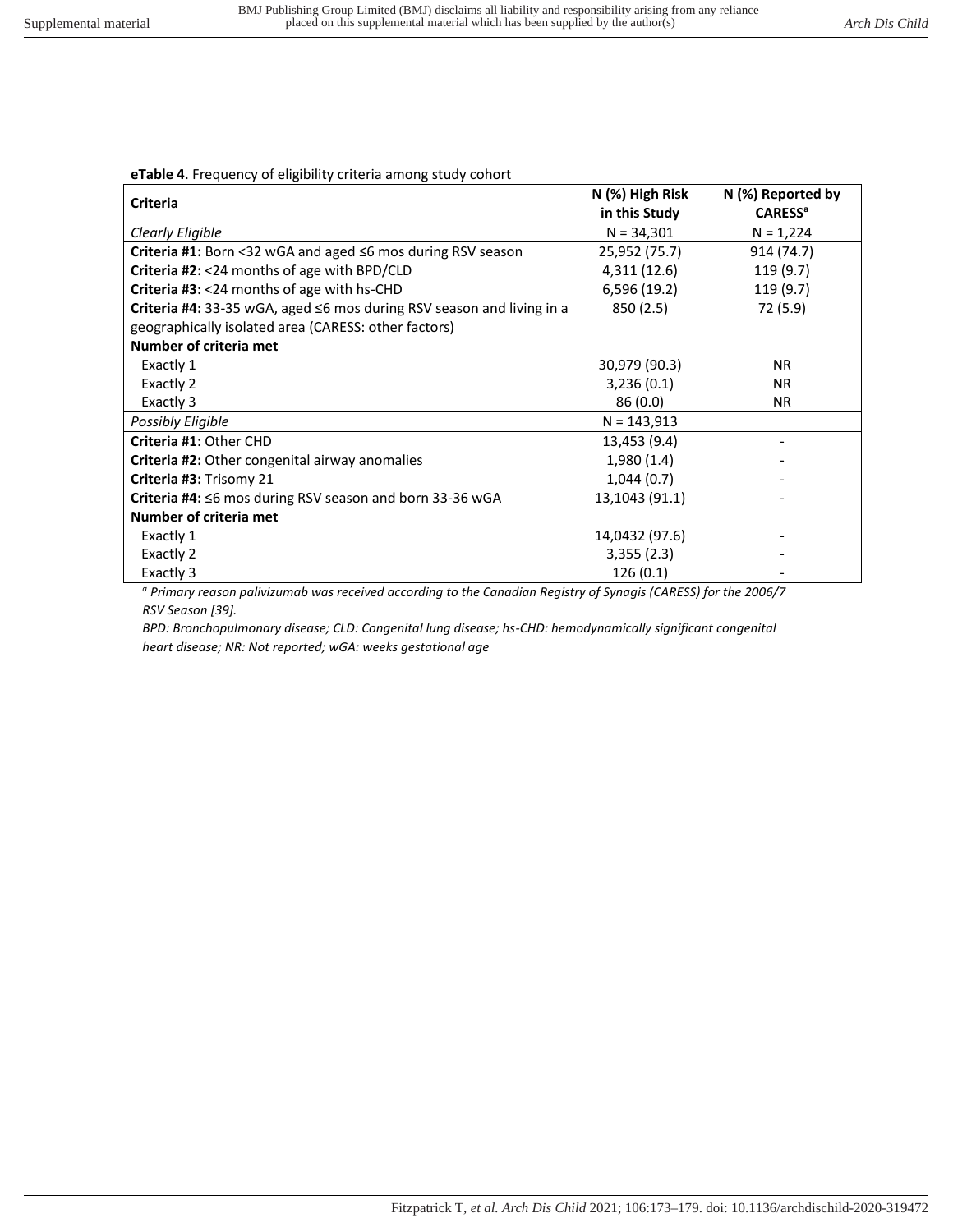

**eFigure 1.** Annual observed and predicted rates (95% CI) of severe RSV-related illness\* among children aged 6-11 months\*\*, according to eligibility for Ontario's palivizumab program; 1993-2016

SAP: National Special Access Palivizumab Program (1998); HRP: Provincial High-Risk Palivizumab Program (2002). \*Annual rates of RSV-related hospitalization or death for July 1<sup>st</sup> through June 30<sup>th</sup>, inclusive.

\*\* 6-11 months of age at the time of admission/death.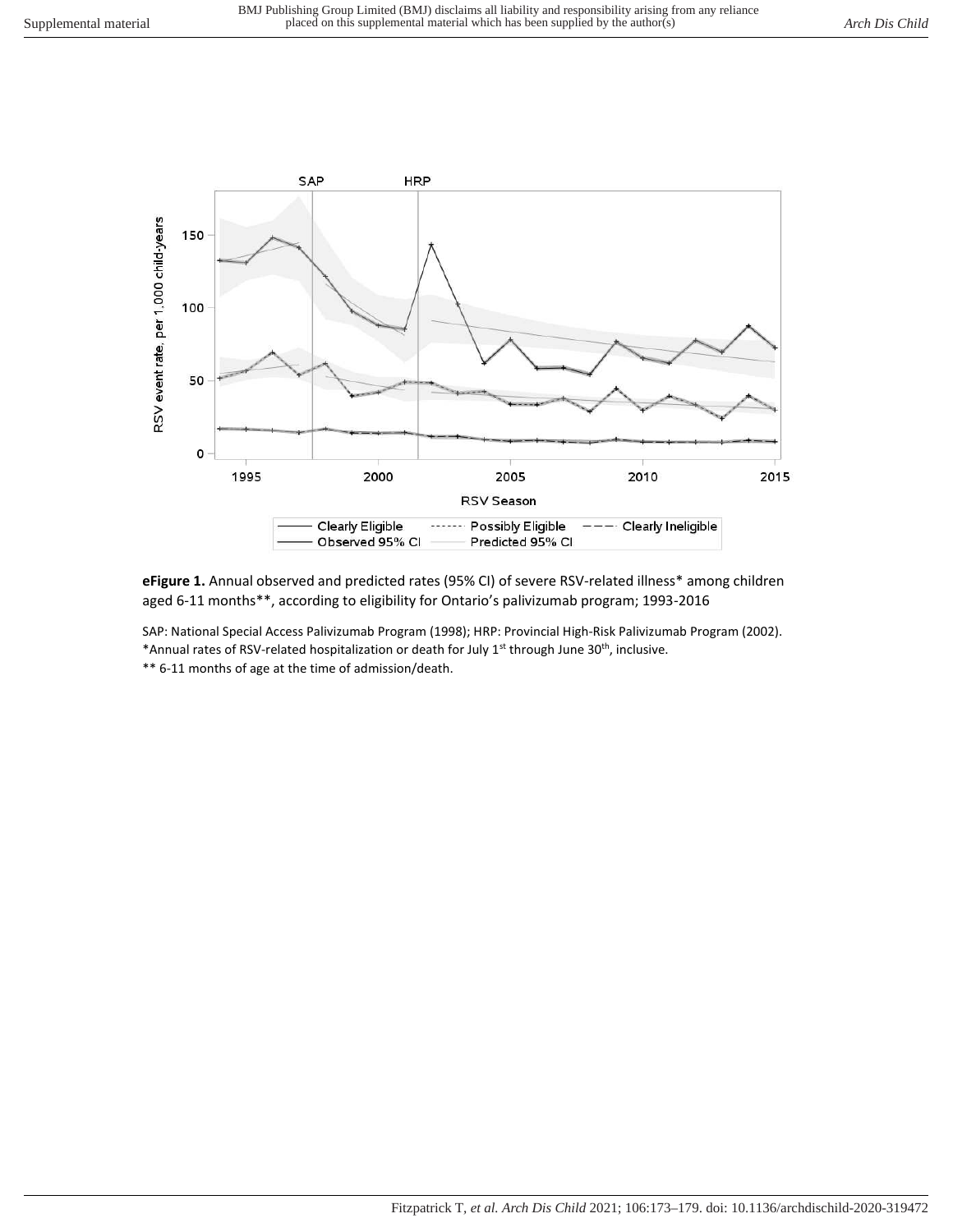

**eFigure 2.** Annual observed and predicted rates (95% CI) of severe RSV-related illness\* among children aged 12-23 months\*\*, according to eligibility for Ontario's palivizumab program; 1993-2016

SAP: National Special Access Palivizumab Program (1998); HRP: Provincial High-Risk Palivizumab Program (2002). \*Annual rates of RSV-related hospitalization or death for July 1<sup>st</sup> through June 30<sup>th</sup>, inclusive.

\*\* 12-23 months of age at the time of admission/death.

Model parameter estimates, along with associated 95% confidence intervals and p-values, are provided in eTable 2.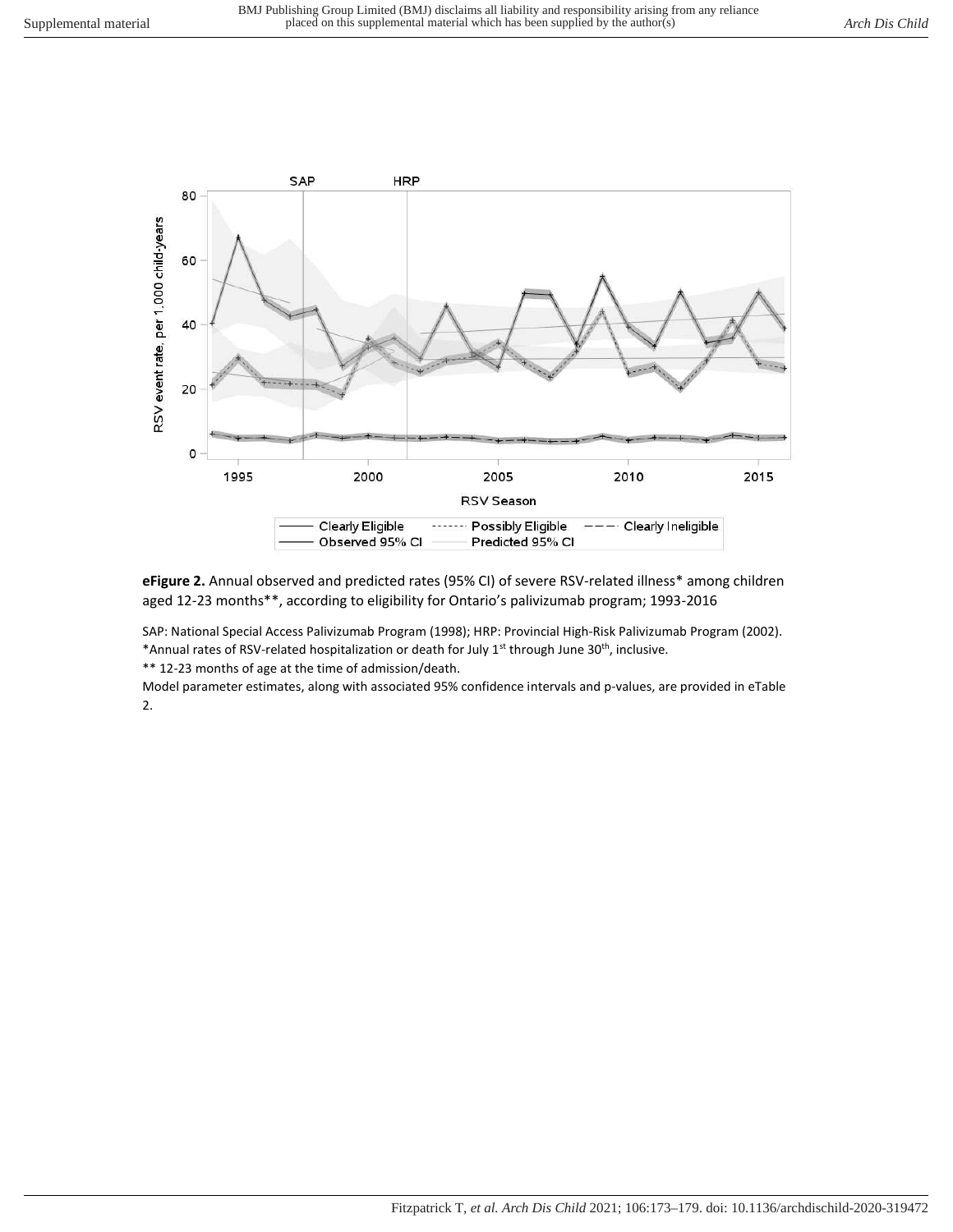

**eFigure 3.** Annual observed and predicted rates (95% CI) of severe RSV-related illness\* among highversus low-income children aged 6-11 months\*\*; stratified by palivizumab eligibility

SAP: National Special Access Palivizumab Program (1998); HRP: Provincial High-Risk Palivizumab Program (2002). \*Annual rates of RSV-related hospitalization or death for July 1<sup>st</sup> through June 30<sup>th</sup>, inclusive.

\*\* 6-11 months of age at the time of hospitalization/death.

Note: Multiple cell sizes <5 among clearly eligible children.

Model parameter estimates, along with associated 95% confidence intervals and p-values, are provided in eTable 2.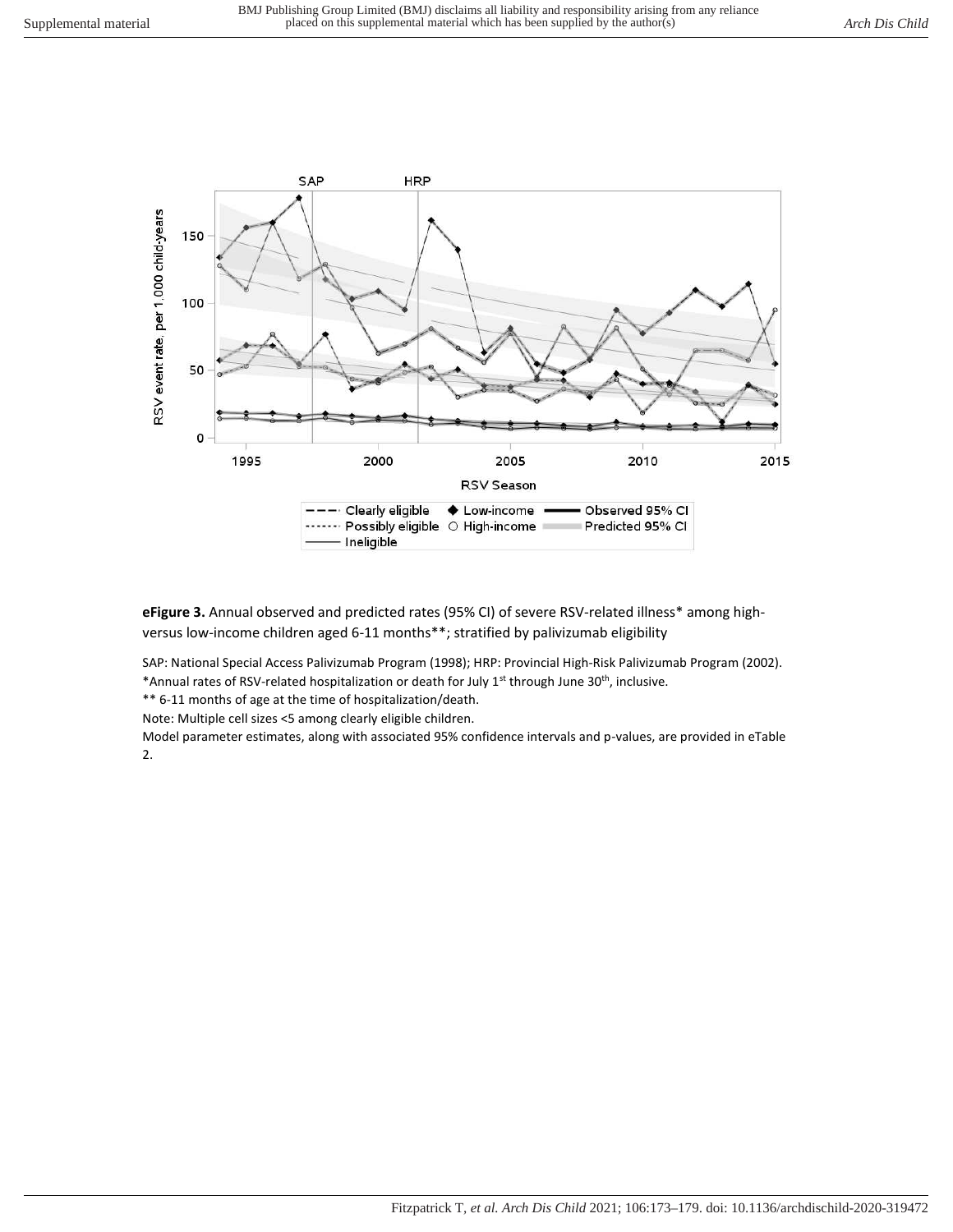

**eFigure 4.** Annual observed and predicted rates (95% CI) of severe RSV-related illness\* among highversus low-income children aged 12-23 months\*\*; stratified by palivizumab eligibility

SAP: National Special Access Palivizumab Program (1998); HRP: Provincial High-Risk Palivizumab Program (2002). \*Annual rates of RSV-related hospitalization or death for July 1<sup>st</sup> through June 30<sup>th</sup>, inclusive.

\*\* 12-23 months of age at the time of hospitalization/death.

Note: Numerous cell sizes <5 among clearly eligible children.

Model parameter estimates, along with associated 95% confidence intervals and p-values, are provided in eTable 3.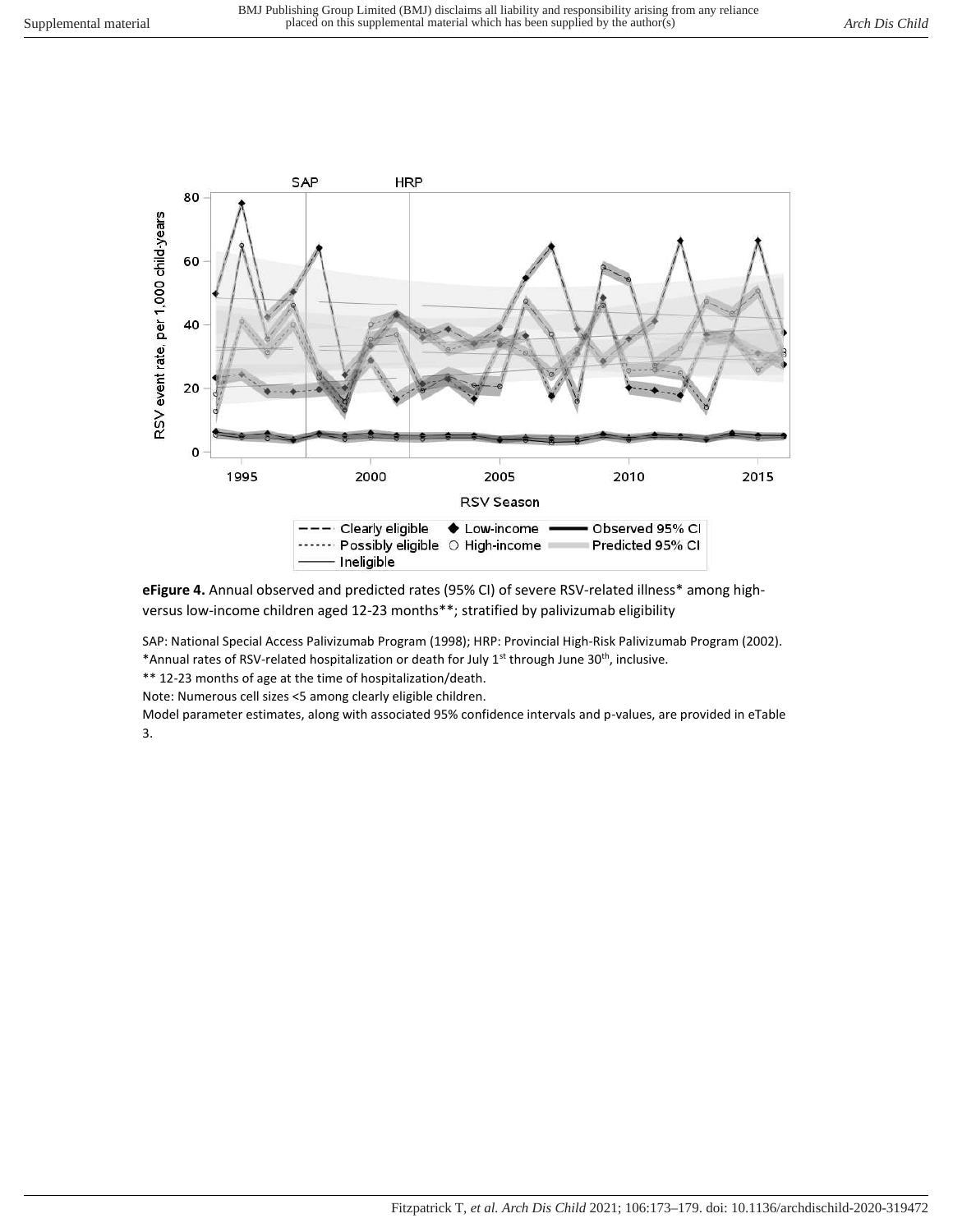**Appendix A.** Detailed description of variables used to identify children clearly or possibly eligible for Ontario's respiratory syncytial virus prophylaxis program

| <b>Criteria</b>     | <b>Description</b>                                                         | <b>Exclusions/ Notes</b>                                          |
|---------------------|----------------------------------------------------------------------------|-------------------------------------------------------------------|
| Clearly eligible    |                                                                            |                                                                   |
| 1. Infant born very | i. Preterm infants born at 32 wGA or earlier (i.e., very or extremely      | No exclusions                                                     |
| or extremely        | preterm); AND ii. 6 months of chronological age or younger at the start of | Note: Children born June 1st - March 31 <sup>st</sup> would be ≤6 |
| preterm             | (or during) local RSV season (i.e., Dec 1st - Mar 31st).                   | months of chronological age during local RSV season.              |
| 2. Child with       | i. Less than 24 months of age during RSV season; AND ii. BPD/CLD           | No exclusions                                                     |
| chronic lung        | diagnosis before second birthday (ICD-9: 748.0-748.9; ICD-10: Q30-Q34,     | Note: considers bronchopulmonary dysplasia (BPD)/                 |
| disease (CLD)       | P28.0                                                                      | <b>CLD</b>                                                        |
| 3. Child with       | i. Less than 24 months of age during RSV season; AND ii. hs-CHD diagnosis  | i. Infants 6 months of age or older with:                         |
| hemodynamically     | before second birthday:                                                    | a. ventricular septal defects: Q21.0, 745.4;                      |
| significant         | a. CHD (ICD-9: 745.0-747.4, 425.0-425.4, 429.1, 426.0-427.4, 427.6-427.9;  | b. atrial septal defects: Q21.1, 745.5;                           |
| congenital heart    | ICD-10: Q20.0-Q26.9, I42.0-I42.5, I42.7-I42.9, I51.5, I44, I45, I47-I49);  | c. atrioventricular septal defects: Q21.2, 745.6;                 |
| disease             | b. Cardiomyopathy (ICD-10: I42; ICD-9: 425) or heart failure (ICD-10: I50; | d. aortopulmonary septal defects: Q21.4, 745.8; or                |
| (hs-CHD) $a$        | ICD-9: 428); or                                                            | e. patent ductus arteriosus: Q25.0, 747.0; OR                     |
|                     | c. Any cardiovascular surgical code (CCI: 1.HA-1.HZ) or any congenital     | ii. Any child with corrective cardiovascular surgery at           |
|                     | heart intervention code (CCI: 1.LA-1.LD; CCP: VIII47-51)                   | or before 1 month of age                                          |
| 4. Geographically   | i. ≤6 months of age during RSV season; ii. Born preterm (33-36 wGA); AND   | No exclusions                                                     |
| isolated, preterm   | iii. Lives in a geographically isolated community where pediatric hospital | Note: geographically isolated operationalized as                  |
| infant              | care is not readily accessible and ambulance transportation is required    | Rurality Index of Ontario (RIO)≥75                                |
| Possibly eligible   |                                                                            |                                                                   |
| 1. Child with other | i. Less than 24 months of age during RSV season; AND ii. Other CHD         | No exclusions                                                     |
| <b>CHD</b>          | diagnosed before second birthday (ICD-10: Q90.0, Q90.1, Q90.2, Q90.9;      |                                                                   |
|                     | ICD-9: 758.0)                                                              |                                                                   |
| 2. Child with other | i. Less than 24 months of age during RSV season; AND ii. Any serious       | No exclusions                                                     |
| serious congenital  | congenital anomaly of the larynx, trachea, or bronchus diagnosed before    |                                                                   |
| airway anomalies    | second birthday: ICD-10: Q31^, Q32^, Q33^, Q34^; ICD-9: 748.2-748.8        |                                                                   |
| 3. Child with       | i. Less than 24 months of age during RSV season; AND ii. Diagnosed with    | No exclusions                                                     |
| Trisomy 21          | Trisomy 21 before second birthday: ICD-10: Q90^; ICD-9: 758.0              |                                                                   |
| 4. Other preterm    | i. ≤6 months of age during RSV season; AND ii. Born preterm (33-36 wGA)    | No exclusions                                                     |
| infants             |                                                                            |                                                                   |

wGA: Weeks gestational age; RIO: Rurality Index of Ontario; ICD-9: International Classification of Disease, Ninth revision; ICD-10: International Classification of Disease, Tenth revision (adopted in Canada in 2002); CCI: Canadian Classification of Health Interventions (adopted in Canada in 2002); CCP: Canadian Classification of Diagnostic, Therapeutic, and Surgical Procedures (CCP)

a Criteria follow those outlined by Bergman et al., [28] as available in the administrative health databases used in this study.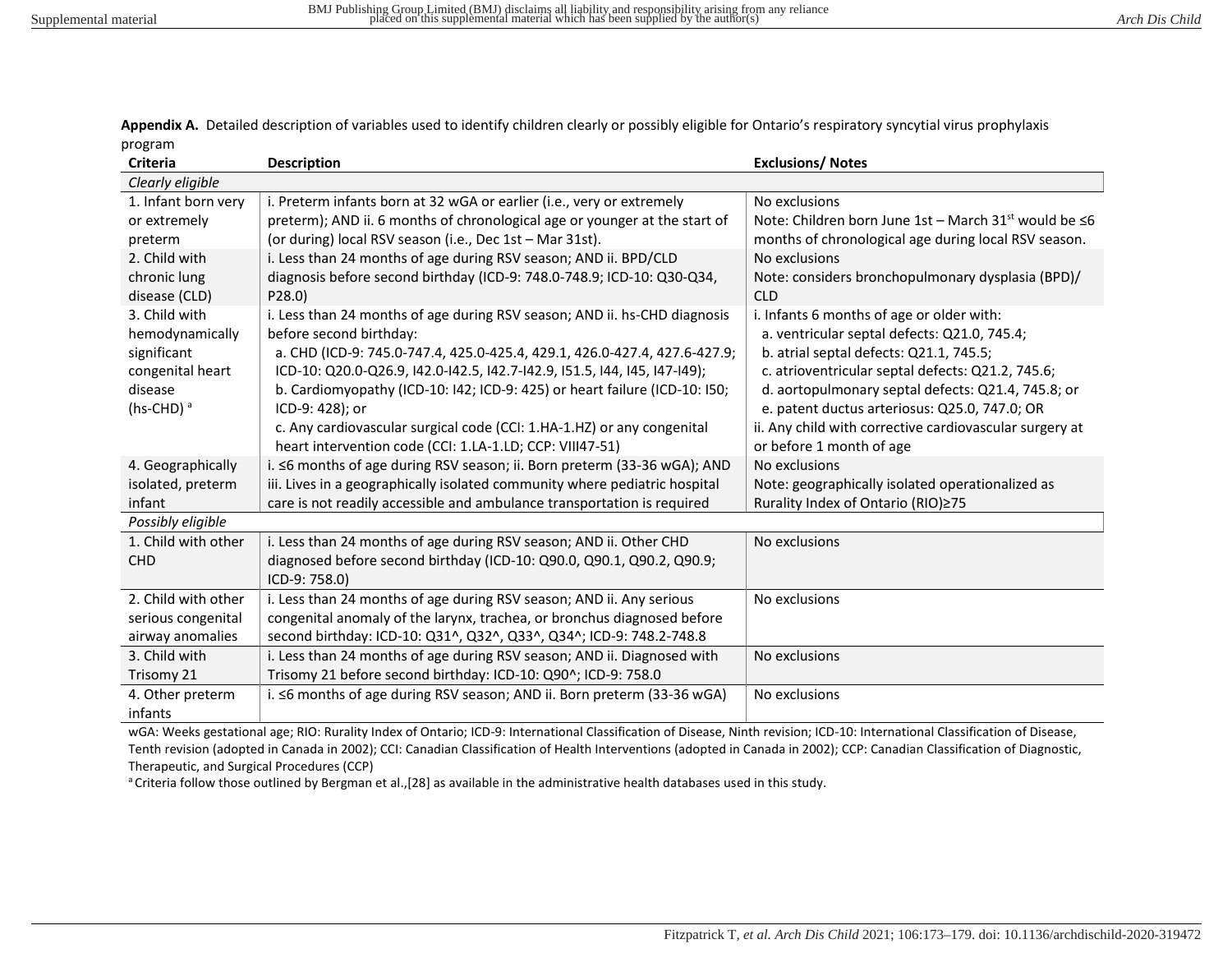**Appendix B.** Eligibility criteria (2018/9) for Ontario's Respiratory Syncytial Virus Prophylaxis for High-Risk Infants Program [24]

Palivizumab is only provided during the active RSV season, generally November-April, to infants who meet the eligibility criteria for funding. Palivizumab will be funded for infants who are residents of Ontario, have a valid Ontario health card and meet at least one of the following criteria:

- Infants born prematurely at ≤ 32 completed weeks gestation and aged ≤ 6 months at the start of, or during, the local RSV season; or
- Infants 33 35 completed weeks gestation and aged ≤ 6 months at the start of, or during the local RSV season, who DO NOT live in isolated communities AND have a Risk Assessment Tool Score of 49 to 100 (see below for scoring guidelines); or
- Infants 33 35 completed weeks gestation and aged ≤ 6 months at the start of, or during the local RSV season, and who LIVE IN isolated communities where paediatric hospital care is not readily accessible and ambulance transportation for hospital admission is required; or
- Children < 24 months of age with Down Syndrome / Trisomy 21; or
- Children < 24 months of age with bronchopulmonary dysplasia/chronic lung disease and who required oxygen and/or medical therapy within the 6 months preceding the RSV season; or
- Children < 12 months of age with hemodynamically significant cyanotic or acyanotic congenital heart disease; requiring corrective surgery or are on cardiac medication for hemodynamic significant disease. Children 12 – 24 months of age with ongoing HS-CHD will be considered on a case-by-case basis.

## **Risk Assessment Tool:**

- a. Infant's birth month is November, December of January? Yes: 25 points
- b. Infant to attend day care or siblings in day care/kindergarten during this winter? Yes: 17 points
- c. More than five individuals in the home, including the infant? Yes: 13 points
- d. Infant is small for gestational age  $(<10<sup>th</sup>$  percentile)? Yes: 12 points
- e. Infant's immediate family member has a history *without* eczema? Yes: 12 points
- f. Infant is male? Yes: 11 points
- g. Two or more smokers in the infant's household? Yes: 10 points

Low risk: 0-48 points, will not be approved if submitted Moderate risk: 49-64 points, will be approved if submitted High risk: 65-100 points, will be approved if submitted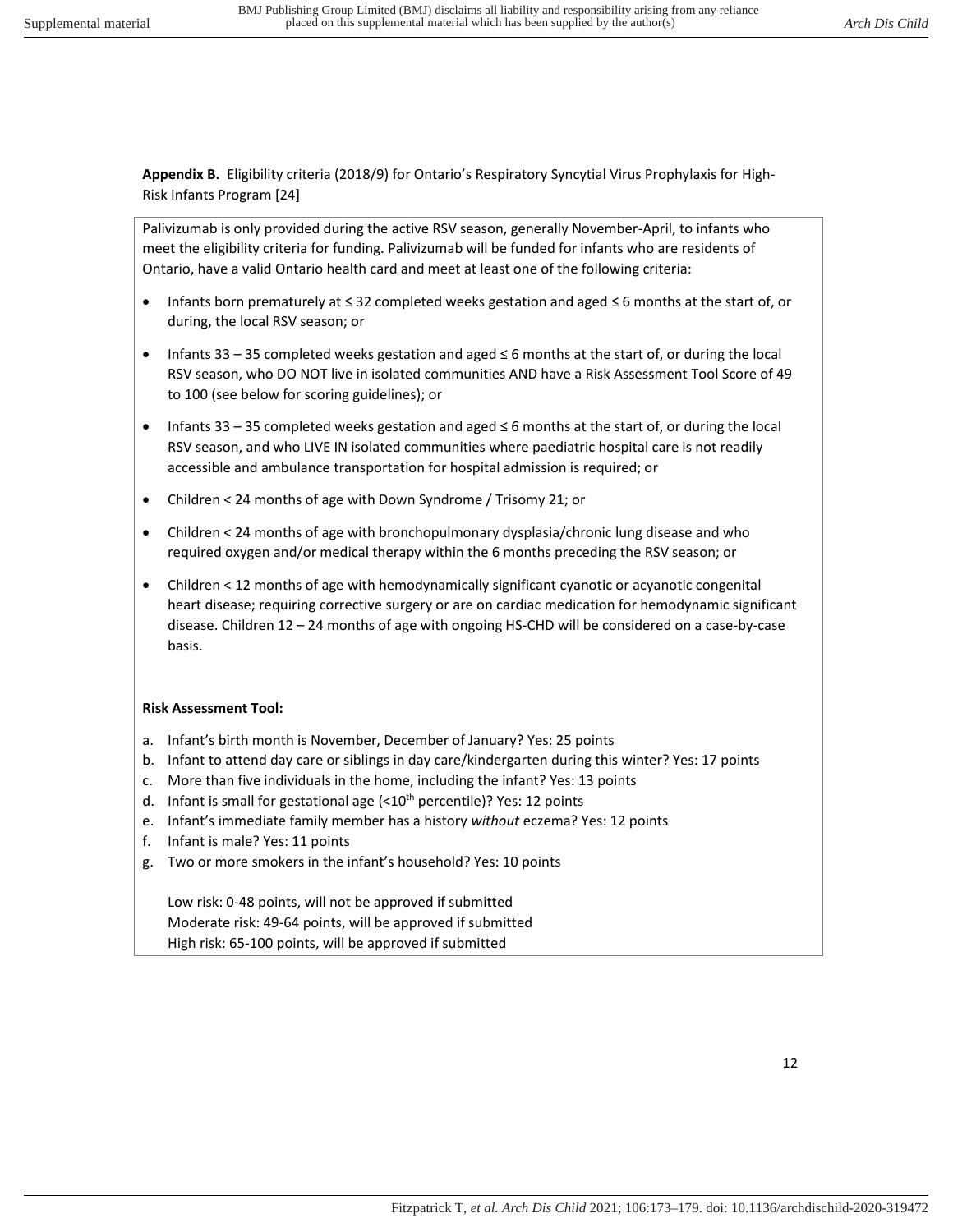**Appendix C.** Eligibility criteria for National Special Access Palivizumab Program, as per 1999 Canadian Pediatric Society Guidelines

Priority for palivizumab prophylaxis should be given to:

(a) children 24 months of age or younger with bronchopulmonary dysplasia (BPD) who required oxygen within the six months preceding the RSV season, and

(b) infants born at 32 weeks' gestation or earlier who are six months of age or younger (with or without BPD) at the start of the RSV season.

Children in isolated communities where hospital care is not readily accessible already qualify for RSV prophylaxis if they have the risk factors outlined in (a) and (b) above. Children born between 33 to 35 weeks' gestation in these areas may be given special consideration for RSV prophylaxis.

An application for the use of palivizumab in patients who do not fulfill these criteria will be considered on a case-by-case basis by the Canadian Blood Services.

Reference: Canadian Pediatric Society "Palivizumab and respiratory syncytial virus immune globulin intravenous for the prophylaxis of respiratory syncytial virus infection in high risk infants," *Paediatr Child Health,* vol. 4, issue 7, p.474-80, 1999.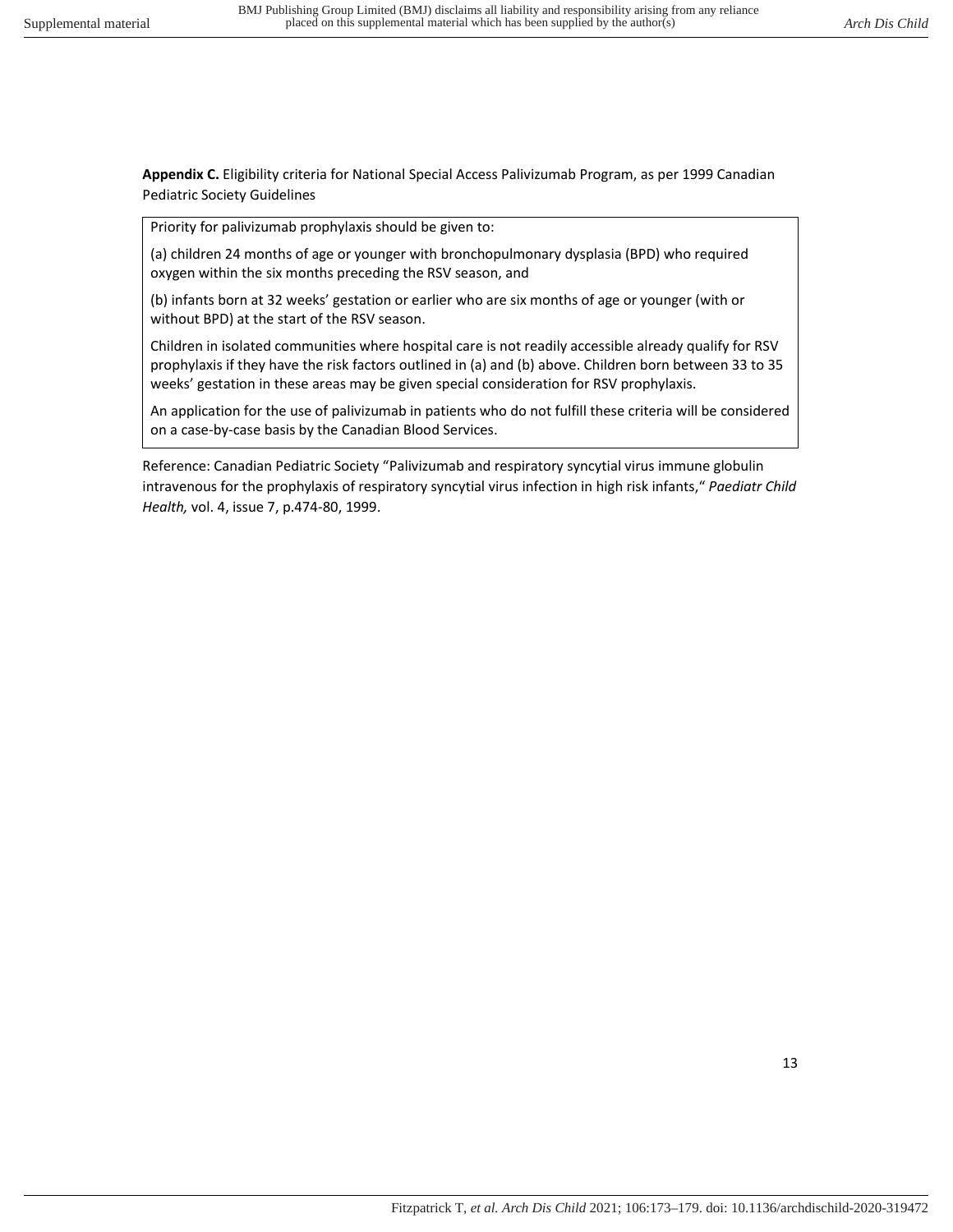## **Appendix D. Comparison of current palivizumab eligibility guidelines according to the Ontario Ministry of Health (MOH), Canadian Pediatric Society (CPS), and the American Academy of Pediatrics (AAP)**

|                                                         | <b>Guidelines for Each Body as of Most Recent Guidelines</b>                                                                                                                                                                                                                                     |                                                                                                                                                                                                                                                                                                                                                                                                                                                                                                                                                    |                                                                                                                                                                                                                                                                                                                                                                                                                                                                                                                                  |
|---------------------------------------------------------|--------------------------------------------------------------------------------------------------------------------------------------------------------------------------------------------------------------------------------------------------------------------------------------------------|----------------------------------------------------------------------------------------------------------------------------------------------------------------------------------------------------------------------------------------------------------------------------------------------------------------------------------------------------------------------------------------------------------------------------------------------------------------------------------------------------------------------------------------------------|----------------------------------------------------------------------------------------------------------------------------------------------------------------------------------------------------------------------------------------------------------------------------------------------------------------------------------------------------------------------------------------------------------------------------------------------------------------------------------------------------------------------------------|
| <b>Risk Group</b>                                       | MOH, 2019/201                                                                                                                                                                                                                                                                                    | CPS, 2015 <sup>2</sup>                                                                                                                                                                                                                                                                                                                                                                                                                                                                                                                             | AAP, 2017 <sup>3</sup>                                                                                                                                                                                                                                                                                                                                                                                                                                                                                                           |
| Prematurity (only)                                      | Infants born prematurely at $\leq$ 32<br>completed weeks gestation and aged<br>$\leq$ 6 months at the start of, or during,<br>the local RSV season.                                                                                                                                              | In preterm infants without CLD born<br>before 30 wGA who are <6 months of<br>age at the start of RSV season, it is<br>reasonable (but not essential) to offer<br>palivizumab.                                                                                                                                                                                                                                                                                                                                                                      | In the first year of life, infants born<br>before 29 wGA.                                                                                                                                                                                                                                                                                                                                                                                                                                                                        |
| Chronic lung<br>disease/<br>bronchopulmonary<br>disease | Children < 24 months of age with<br>bronchopulmonary dysplasia/chronic<br>lung disease (BPD/CLD) and who<br>required oxygen and/or medical<br>therapy specifically for chronic lung<br>disease within the 6 months<br>preceding the RSV season.                                                  | Children with CLD (defined as a need for<br>oxygen at 36 wGA) who require ongoing<br>diuretics, bronchodilators, steroids or<br>supplemental oxygen, should receive<br>palivizumab if they are <12 months of<br>age at the start of RSV season. Because<br>the incidence of RSV decreases in the<br>second year of life, palivizumab is not<br>indicated during the second RSV season<br>for the vast majority of children with<br>CLD (with the exception of those still on<br>or weaned off of supplemental oxygen<br>in the past three months). | In the first year of life, infants born<br>before 32 wGA with chronic lung<br>disease of prematurity defined as a<br>need for greater than 21% oxygen for<br>at least 28 days after birth.<br>Palivizumab prophylaxis is not<br>recommended in the second year of<br>life except for children who require<br>at least 28 days of supplemental<br>oxygen after birth and who continue<br>to require medical intervention<br>(supplemental oxygen, chronic<br>corticosteroid or diuretic therapy)<br>during the second RSV season. |
| Congenital heart<br>disease                             | Children < 12 months of age with<br>hemodynamically significant (HS)<br>cyanotic or acyanotic congenital<br>heart disease (CHD): requiring<br>corrective surgery or are on cardiac<br>medication for congestive heart<br>failure or diagnosed with moderate<br>to severe pulmonary hypertension. | Children with hemodynamically<br>significant CHD who require ongoing<br>diuretics, bronchodilators, or steroids<br>should receive palivizumab if they are<br><12 months of age at the start of RSV<br>season.                                                                                                                                                                                                                                                                                                                                      | Clinicians may administer<br>palivizumab prophylaxis in the first<br>year of life to certain infants with<br>hemodynamically significant heart<br>disease. Consultation with a<br>cardiologist for decisions about<br>prophylaxis is recommended for<br>patients with cyanotic heart disease.                                                                                                                                                                                                                                    |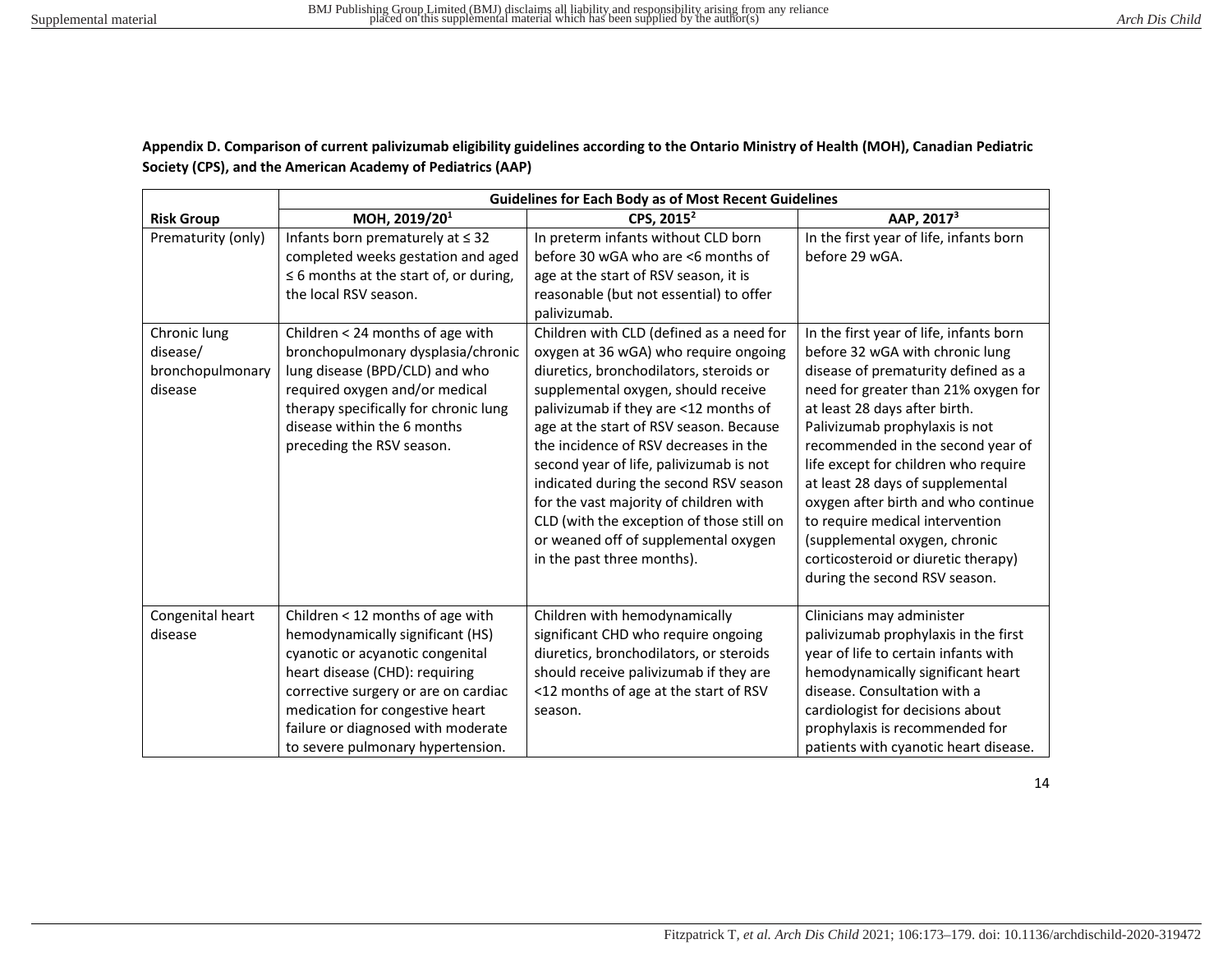|                             | Children 12-24 months of age with<br>ongoing HS CHD will be considered                                                                                                                                                                                                                                                                                     |                                                                                                                                                                                                                                                                                                                                                                                                                                                                                                                                                                                                                                                                                                                                           |                                                                                                                                                                                                                                                                                                                                                                          |
|-----------------------------|------------------------------------------------------------------------------------------------------------------------------------------------------------------------------------------------------------------------------------------------------------------------------------------------------------------------------------------------------------|-------------------------------------------------------------------------------------------------------------------------------------------------------------------------------------------------------------------------------------------------------------------------------------------------------------------------------------------------------------------------------------------------------------------------------------------------------------------------------------------------------------------------------------------------------------------------------------------------------------------------------------------------------------------------------------------------------------------------------------------|--------------------------------------------------------------------------------------------------------------------------------------------------------------------------------------------------------------------------------------------------------------------------------------------------------------------------------------------------------------------------|
| Geography/<br>Demographics  | on a case-by-case basis.<br>Infants 33-35 wGA and aged $\leq 6$<br>months at the start of, or during the<br>local RSV season, and who LIVE IN<br>remote communities defined by lack<br>of immediate access to medical care<br>(< 30 min) (i.e., Level I hospital)<br>AND/OR inability to access pediatric<br>services in a timely manner (<90<br>minutes). | Infants in remote communities who<br>would require air transportation for<br>hospitalization born before 36 wGA and<br><6 months of age at the start of RSV<br>season should be offered palivizumab. It<br>is not clear whether this<br>recommendation should apply only to<br>Inuit infants, to all Aboriginal infants or<br>to all infants in remote communities.<br>Consideration may be given to<br>administering palivizumab during RSV<br>season to term Inuit infants until they<br>reach six months of age only if they live<br>in communities with documented<br>persistent high rates of RSV<br>hospitalization. However, the first<br>priority should be to provide<br>palivizumab to infants with prematurity,<br>CLD or CHD. | The burden of RSV disease in certain<br>remote areas may result in a broader<br>use of palivizumab for RSV<br>prevention in Alaska Native<br>populations and possibly in other<br>selected Native American<br>populations.                                                                                                                                               |
| Other medical<br>conditions | Children < 24 months of age with<br>Down Syndrome / Trisomy 21;<br>Infants and children with other<br>specific medical illnesses that place<br>them at high risk of hospitalizations<br>and complications from a RSV<br>infection may also be considered for<br>prophylaxis on a case-by-case basis.                                                       | Children with immunodeficiencies,<br>Down syndrome, cystic fibrosis, upper<br>airway obstruction or a chronic<br>pulmonary disease other than CLD<br>should not routinely be offered<br>palivizumab. However, prophylaxis may<br>be considered for children <24 months<br>of age who are on home oxygen, have<br>had a prolonged hospitalization for<br>severe pulmonary disease or are<br>severely immunocompromised.                                                                                                                                                                                                                                                                                                                    | • Children younger than 24 months of<br>age who will be profoundly<br>immunocompromised during the<br>RSV season may be considered for<br>prophylaxis. Children with a<br>pulmonary abnormality or<br>neuromuscular disease that impairs<br>the ability to clear secretions from<br>the lower airways may be<br>considered for prophylaxis in the<br>first year of life. |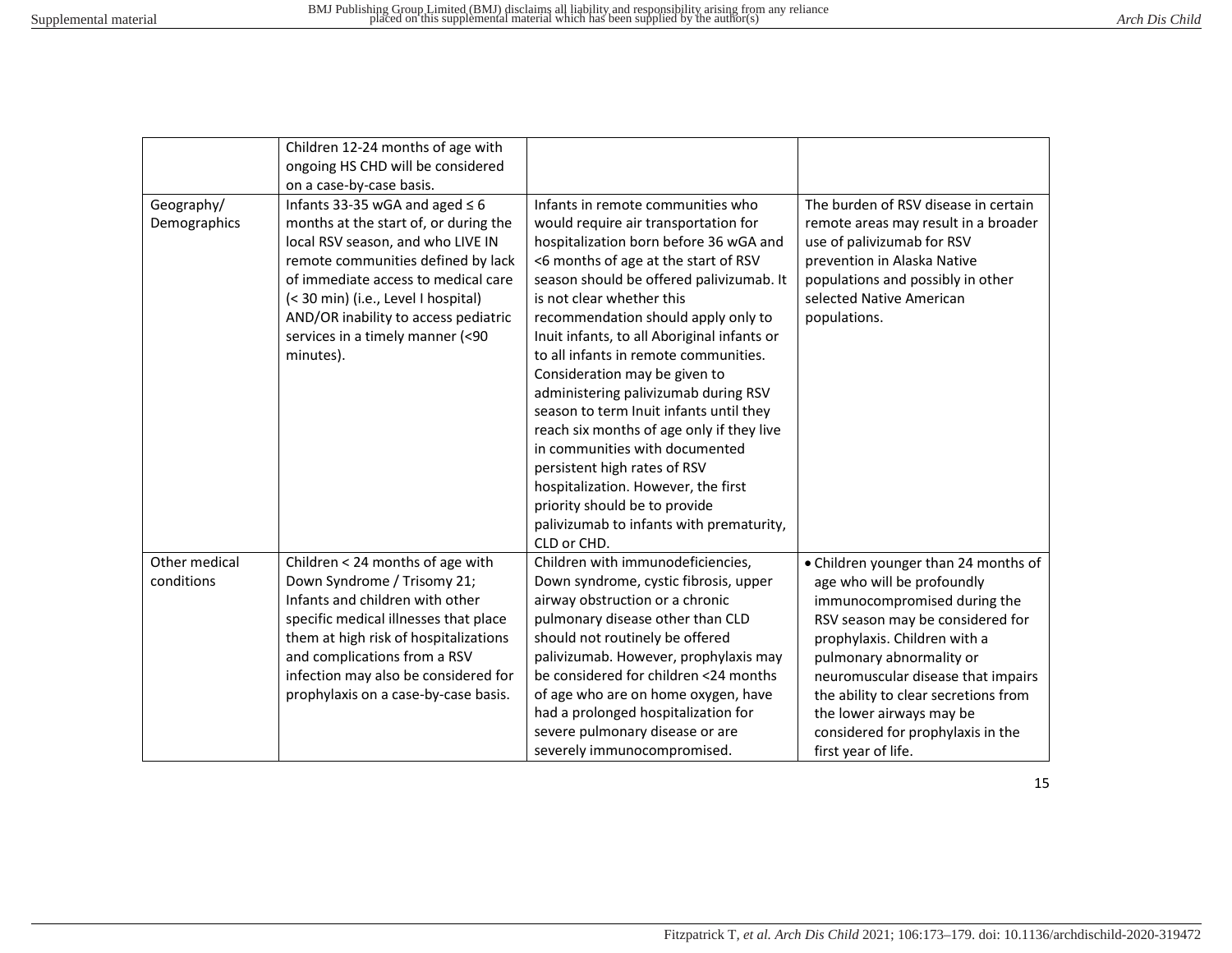| Other criteria | Infants 33-35 completed weeks         | None | None |
|----------------|---------------------------------------|------|------|
|                | gestation and aged $\leq$ 6 months at |      |      |
|                | the start of, or during the local RSV |      |      |
|                | season, who DO NOT live in remote     |      |      |
|                | communities AND have a Risk           |      |      |
|                | Assessment Tool Score of 49 to 100    |      |      |
|                | (See Appendix B for Risk Assessment   |      |      |
|                | Tool).                                |      |      |

<sup>1</sup>MOH, "Respiratory Syncytial Virus Prophylaxis for High-Risk Infants Program". Available online: www.health.gov.on.ca/en/pro/programs/ drugs/funded\_drug/fund\_respiratory.aspx. [Accessed: Feb 19, 2020] Last updated: Nov 12, 2019.

<sup>2</sup> Robinson JL, Le Saux N, and Canadian Paediatric Society, Infectious Diseases and Immunization Committee. "Preventing hospitalizations for respiratory syncytial virus infection," Pediatr Child Health 2015; 20(6): 321-6.

<sup>3</sup> Munoz FM, Ralston SL, Meissner, HC. "RSV recommendations unchanged after review of new data, "AAP News; Oct 19, 2017. Available online: hwww.aappublications.org/news/2017/10/19/RSV101917 [Accessed: Feb 19, 2020]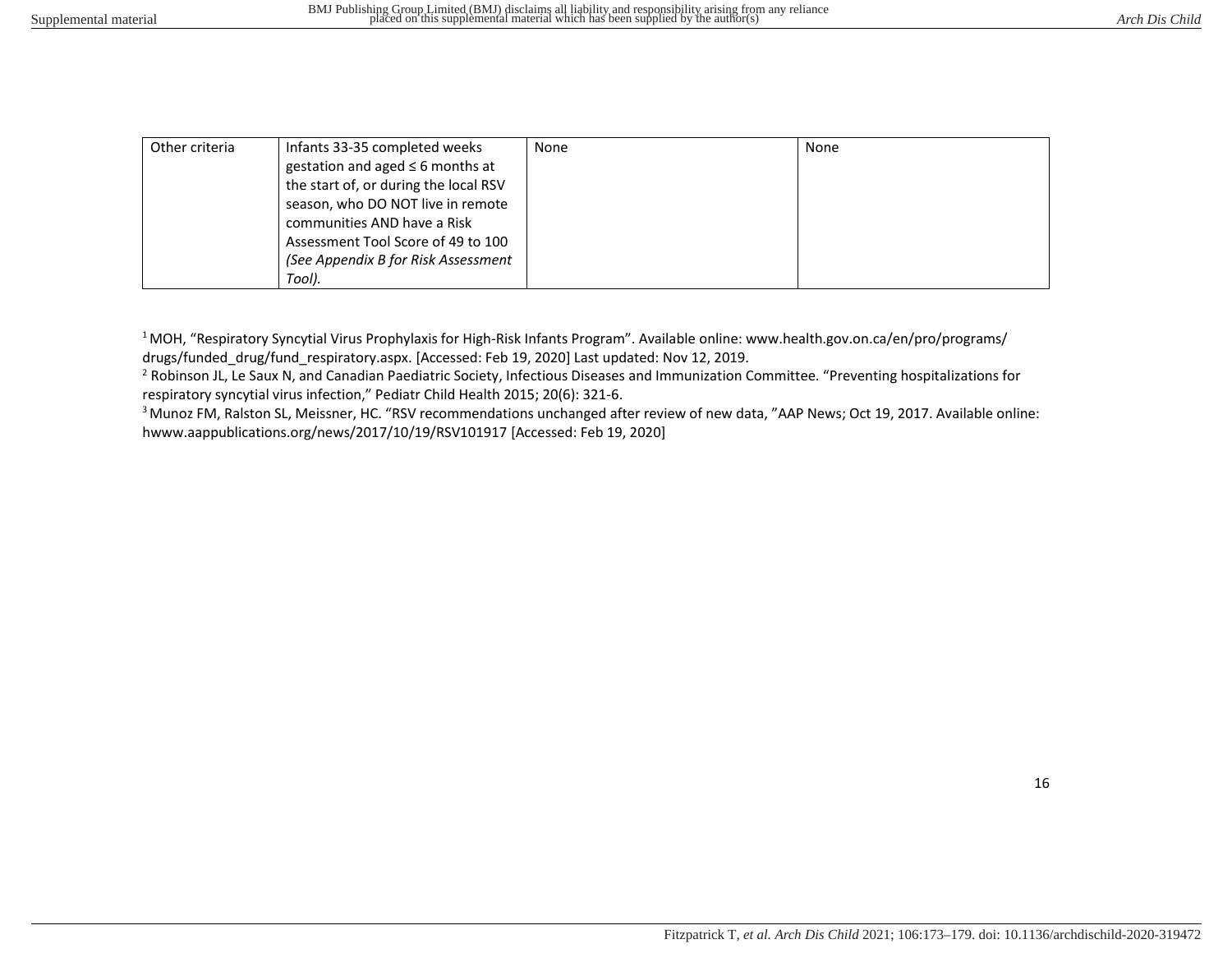**Appendix E. Changes to palivizumab eligibility criteria for Ontario children, including original Health Canada Special Access Program (SAP) criteria (1998) and changes made since the creation of a provincial high-risk program** 

| Indication                                                                                                                                                                                                                                                                                                                                                                                                                                                                                                                                                                 | Change(s)                                                                                                                                                                                                                                                                                                                                                                                                                                                                                                                                                                                                                                                                                                                                                                           | <b>Notes</b>                                                                                                                                     |
|----------------------------------------------------------------------------------------------------------------------------------------------------------------------------------------------------------------------------------------------------------------------------------------------------------------------------------------------------------------------------------------------------------------------------------------------------------------------------------------------------------------------------------------------------------------------------|-------------------------------------------------------------------------------------------------------------------------------------------------------------------------------------------------------------------------------------------------------------------------------------------------------------------------------------------------------------------------------------------------------------------------------------------------------------------------------------------------------------------------------------------------------------------------------------------------------------------------------------------------------------------------------------------------------------------------------------------------------------------------------------|--------------------------------------------------------------------------------------------------------------------------------------------------|
| Bronchopulmonary dysplasia (since<br><b>SAP</b> introduction):<br>Children <2 years of age with BPD<br>(need for supplemental oxygen at 36<br>wGA (corrected) due to chronic lung<br>disease who have been on oxygen<br>therapy within 6 months preceding<br>the RSV season                                                                                                                                                                                                                                                                                                | 2009/10: Children < 24 months with BPD/<br>chronic lung disease (CLD) and who have<br>required oxygen and/or medical therapy<br>within the 6 months preceding the RSV<br>season. BPD/ CLD medical therapies include:<br>corticosteroids, bronchodilators, and diuretics<br>specifically for the management of BPD/CLD                                                                                                                                                                                                                                                                                                                                                                                                                                                               | <b>Indications for RSV-</b><br>IGIV (licensed at the<br>time) and palivizumab<br>(not licensed, only<br>available through HC<br>SAP at the time) |
| Premature infants without BPD (since<br><b>SAP</b> introduction):<br>May be considered for infants $<$ 6<br>months of age at the start of the RSV<br>season. The decision for prophylaxis<br>for these infants should be<br>individualized. For example,<br>prophylaxis is more strongly<br>recommended at lower gestational<br>ages (below 32 weeks) and also at<br>younger chronical ages (below 6<br>months at the start of RSV season)                                                                                                                                 | 2000/1: Premature infants without BPD born<br>at ≤32 wGA: May be considered if ≤6 months<br>of age at the start of RSV season. The decision<br>should be individualized for these patients. For<br>example,<br>2009/10: Infants born prematurely ≤32 wGA<br>and aged ≤6 months at the start of, or during,<br>the local RSV season.<br>2010/11: Infants born prematurely ≤33 wGA<br>and aged ≤6 months at the start of, or during,<br>the local RSV season.<br>2011/12: Infants born prematurely ≤32 wGA<br>and aged ≤6 months at the start of, or during,<br>the local RSV season.                                                                                                                                                                                                 | <b>Indications for RSV-</b><br>IGIV (licensed at the<br>time) and palivizumab<br>(not licensed, only<br>available through HC<br>SAP at the time) |
| Premature infants without BPD (since<br><b>SAP</b> introduction):<br>Infants born at 32-35 wGA. Given the<br>larger number of infants in this group<br>and the high cost of the RSV-IGIV and<br>palivizumab, a more selective<br>approach is recommended. The use<br>[] should be considered for those<br>children in this group with additional<br>risk factors. Such risk factors include<br>the following:<br>Presence of young siblings<br>Multiple births<br>Unavoidable passive tobacco<br>smoke exposure<br>Previous episodes suggestive<br>reactive airway disease | 2000/1: Premature infants without BPD, born<br>at 33-35 wGA: prophylaxis may also be<br>considered on a case by case basis. A very<br>selective approach is recommended. Infants<br>living in isolated communities who do not<br>have ready access to medical care may be<br>given special consideration. Such<br>consideration may also apply to other infants<br>with special medical conditions that increase<br>their risk of severe RSV disease. This should be<br>dealt with on a case by case scenario basis.<br>2007/8: Infants born 33-35 wGA who are <6<br>months of age at the start of RSV season: For<br>this group, national guidelines are currently<br>being developed and the Formulary guidelines<br>will be modified accordingly when these<br>become available. | <b>Indications for RSV-</b><br>IGIV (licensed at the<br>time) and palivizumab<br>(not licensed, only<br>available through HC<br>SAP at the time) |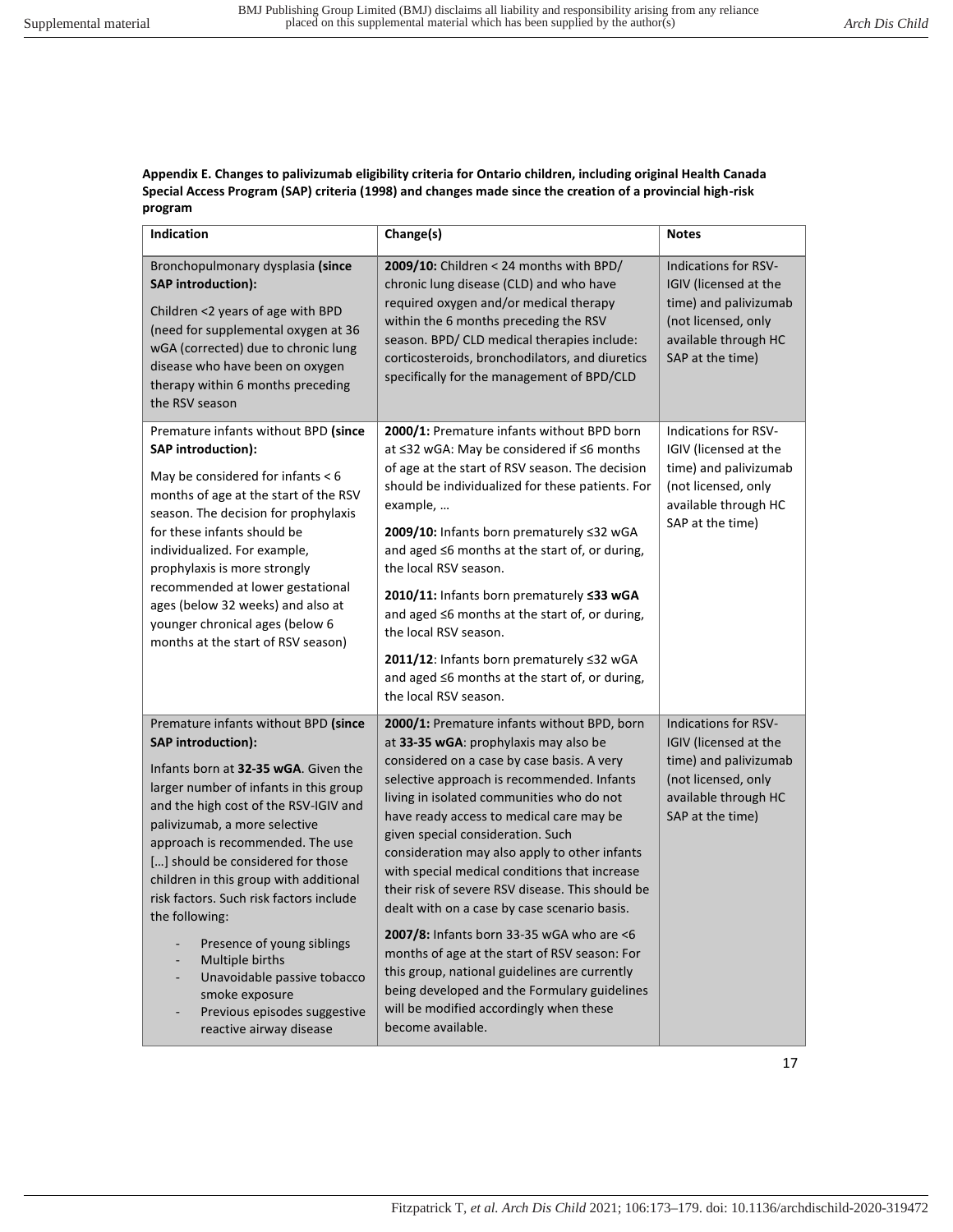| Attendance in child care<br>facilities<br>Other conditions, such as<br>neurologic or metabolic<br>diseases<br>Severe congestive heart<br>failure with recurrent | 2009/10: Infants in the 33-35 wGA cohort who<br>are ≤6 months at the start of, or during, local<br>RSV season and who live in isolated<br>communities where hospital care is not readily<br>accessible. These requests must include the<br>first three postal code digits.                        |                                                                                                                       |
|-----------------------------------------------------------------------------------------------------------------------------------------------------------------|---------------------------------------------------------------------------------------------------------------------------------------------------------------------------------------------------------------------------------------------------------------------------------------------------|-----------------------------------------------------------------------------------------------------------------------|
| aspiration                                                                                                                                                      | Infants in the 33-35 wGA cohort aged<br>≤6months at the start of, or during, the local<br>RSV season and who do not live in isolated<br>communities. A completed Risk Assessment<br>Tool  must accompany the RSV request form.                                                                    |                                                                                                                       |
|                                                                                                                                                                 | 2010/11: Infants in the 33-35 wGA cohort<br>aged ≤6months at the start of, or during, the<br>local RSV season and who do not live in<br>isolated communities. A completed Risk<br>Assessment Tool  must accompany the RSV<br>request form. Funding will be considered on a<br>case by case basis. |                                                                                                                       |
|                                                                                                                                                                 | 2011/12: Infants in the 33-35 wGA cohort<br>aged ≤6months at the start of, or during, the<br>local RSV season and who do not live in<br>isolated communities and have a Risk<br>assessment tool score greater than 49.<br>Funding will be considered on a case by case<br>basis.                  |                                                                                                                       |
|                                                                                                                                                                 | 2013/4: No longer "for consideration", listed<br>with approval criteria.                                                                                                                                                                                                                          |                                                                                                                       |
|                                                                                                                                                                 | 2015: Infants in the 33-35 wGA cohort who<br>are $\leq$ 6 months at the start of, or during, local<br>RSV season and who live in isolated<br>communities where hospital care is not readily<br>accessible and ambulance transportation for<br>hospital admission is required.                     |                                                                                                                       |
|                                                                                                                                                                 | Infants in the 33-35 wGA cohort aged<br>≤6months at the start of, or during, the local<br>RSV season and who do not live in isolated<br>communities and have a Risk assessment tool<br>score between 49 and 100.                                                                                  |                                                                                                                       |
| Immune deficiency (since SAP<br>introduction):<br>Although specific recommendations<br>cannot be made for immune-                                               | 2009/10: REMOVED                                                                                                                                                                                                                                                                                  | Indications for RSV-<br>IGIV (licensed at the<br>time) and palivizumab<br>(not licensed, only<br>available through HC |
| compromised patients, children with                                                                                                                             |                                                                                                                                                                                                                                                                                                   | SAP at the time)                                                                                                      |
|                                                                                                                                                                 |                                                                                                                                                                                                                                                                                                   | 18                                                                                                                    |